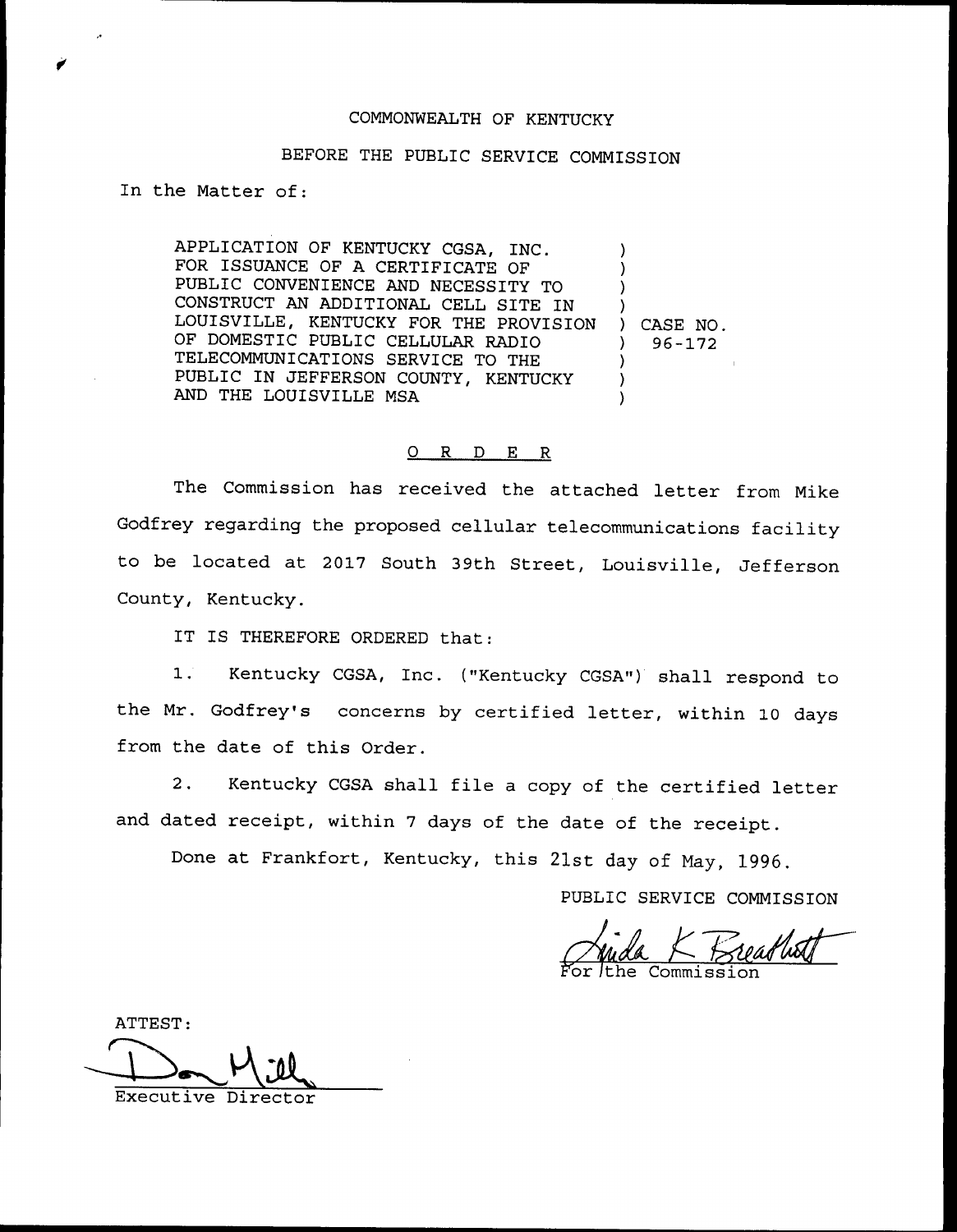

Housing Authority of Louisville

REGER DOSO

May 13, 1996 MAY 14 1996

PUBLIC SERVICE **COMMSSION** 

Executive Director's Office Public Service Commission of Kentucky P. 0. Box 615 Frankfort, KY 40602

UIA FACSIMILE (502) 564-7279 AND U.S. MAIL

Re: Case Number 96-172

Dear Members of the Public Service Commission

I am writing on behalf of The Housing Authority of Louisville; in opposition -to the proposal'of Kentucky CGSA, Inc. to locate a''cellular'telephone -tower.and related structures at 2017 South 39th Street, Louisville, Jefferson County, Kentucky 40211. The proposed location is within 500 feet of the Lang housing project.

The Housing Authority of Louisville is a public entity created pursuant to KRS Chapter 80, which maintains, operates and manages housing for low-income residents. The Lang housing project, along with the nearby Cotter Homes housing project, are housing projects located in the Park DuValle area operated by the Housing Authority of Louisville.

In what has been described as a "revolution in public housing," which puts Louisville at the "cutting edge of housing reform," the Housing Authority of Louisville recently has commenced the implementation of a \$165,000,000 redevelopment project in the Park DuValle area. This redevelopment project, which is funded not only by both our local government and the federal government (Department for Housing and Urban Development} but also by private sources, will involve razing the Cotter Homes and Lang housing complexes and replacing them with new housing which will be for a variety of incomes. The goal of the redeyelopmen't project, which includes the purchase by the Housing Authority of Louisville of additional land in this area, is to provide a mixed-income residential area only part of which will be housing for low-income residents.